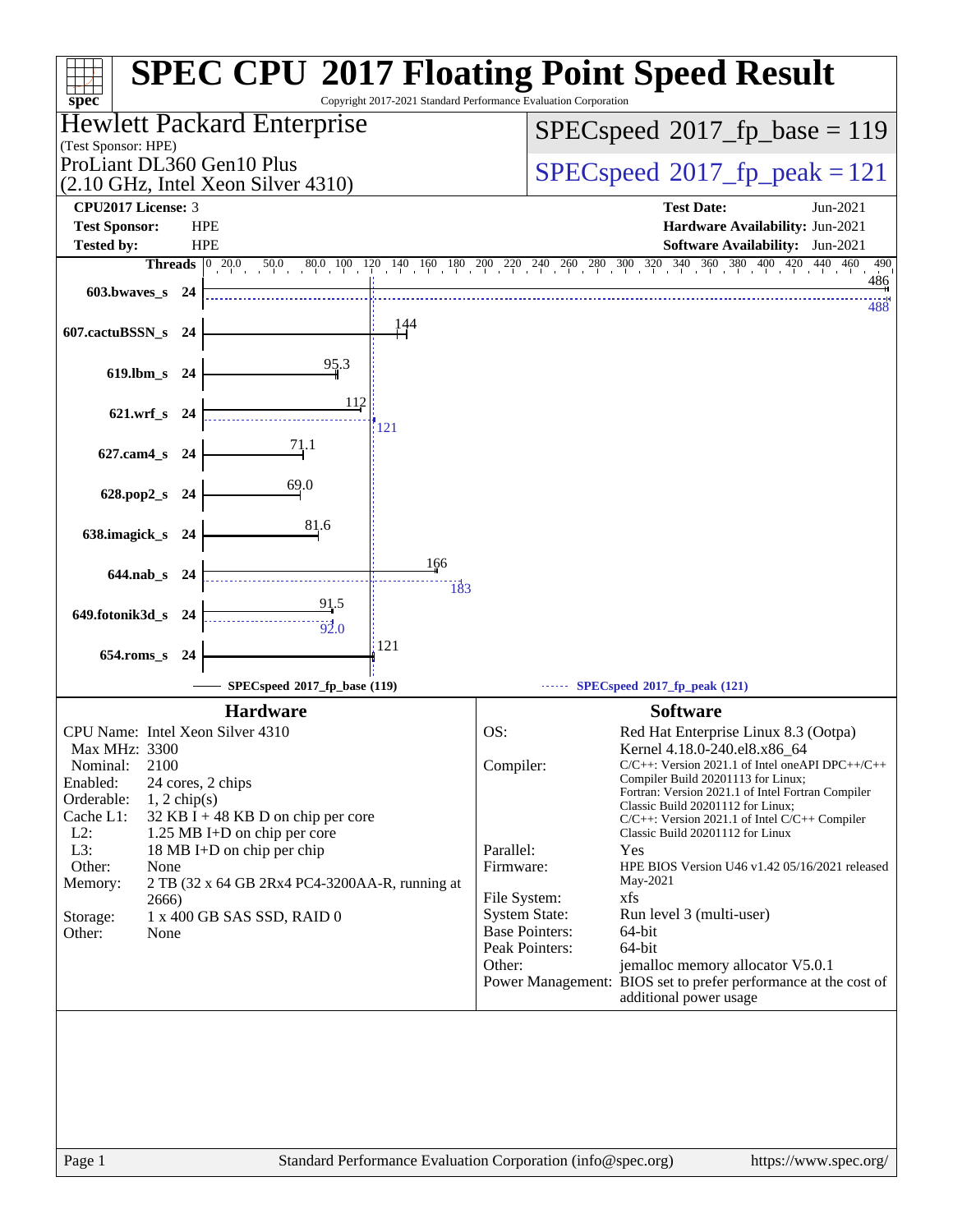Copyright 2017-2021 Standard Performance Evaluation Corporation

## Hewlett Packard Enterprise

(Test Sponsor: HPE)

(2.10 GHz, Intel Xeon Silver 4310)

[SPECspeed](http://www.spec.org/auto/cpu2017/Docs/result-fields.html#SPECspeed2017fpbase)<sup>®</sup>2017 fp base = 119

## ProLiant DL360 Gen10 Plus  $\text{SPEC speed}^{\circ}2017\text{ fp-peak} = 121$

**[spec](http://www.spec.org/)**

**[CPU2017 License:](http://www.spec.org/auto/cpu2017/Docs/result-fields.html#CPU2017License)** 3 **[Test Date:](http://www.spec.org/auto/cpu2017/Docs/result-fields.html#TestDate)** Jun-2021 **[Test Sponsor:](http://www.spec.org/auto/cpu2017/Docs/result-fields.html#TestSponsor)** HPE **[Hardware Availability:](http://www.spec.org/auto/cpu2017/Docs/result-fields.html#HardwareAvailability)** Jun-2021 **[Tested by:](http://www.spec.org/auto/cpu2017/Docs/result-fields.html#Testedby)** HPE **[Software Availability:](http://www.spec.org/auto/cpu2017/Docs/result-fields.html#SoftwareAvailability)** Jun-2021

## **[Results Table](http://www.spec.org/auto/cpu2017/Docs/result-fields.html#ResultsTable)**

|                                           | <b>Base</b>    |                |            |                | <b>Peak</b> |                |       |                |                |              |                |              |                |              |
|-------------------------------------------|----------------|----------------|------------|----------------|-------------|----------------|-------|----------------|----------------|--------------|----------------|--------------|----------------|--------------|
| <b>Benchmark</b>                          | <b>Threads</b> | <b>Seconds</b> | Ratio      | <b>Seconds</b> | Ratio       | <b>Seconds</b> | Ratio | <b>Threads</b> | <b>Seconds</b> | <b>Ratio</b> | <b>Seconds</b> | <b>Ratio</b> | <b>Seconds</b> | <b>Ratio</b> |
| 603.bwayes s                              | 24             | 121            | 486        | 121            | 487         | 122            | 484   | 24             | <u>121</u>     | 488          | 121            | 488          | 121            | 486          |
| 607.cactuBSSN s                           | 24             | <u>116</u>     | 144        | 121            | 138         | 115            | 145   | 24             | <u>116</u>     | <u>144</u>   | 121            | 138          | 115            | 145          |
| $619.$ lbm s                              | 24             | 55.0           | 95.3       | 55.7           | 94.1        | 54.8           | 95.7  | 24             | 55.0           | 95.3         | 55.7           | 94.1         | 54.8           | 95.7         |
| $621$ .wrf s                              | 24             | <u> 118</u>    | <u>112</u> | 119            | 111         | 118            | 112   | 24             | 109            | 121          | 108            | 122          | <u>109</u>     | 121          |
| $627$ .cam $4 \text{ s}$                  | 24             | 126            | 70.6       | 125            | 71.1        | 124            | 71.3  | 24             | 126            | 70.6         | 125            | 71.1         | 124            | 71.3         |
| $628.pop2_s$                              | 24             | 172            | 69.0       | 172            | 69.0        | 173            | 68.8  | 24             | 172            | 69.0         | 172            | 69.0         | 173            | 68.8         |
| 638.imagick_s                             | 24             | 177            | 81.6       | 177            | 81.5        | 177            | 81.7  | 24             | 177            | 81.6         | 177            | 81.5         | 177            | 81.7         |
| $644$ .nab s                              | 24             | 105            | 166        | 106            | 164         | 105            | 166   | 24             | 95.3           | 183          | 95.4           | 183          | 95.4           | 183          |
| 649.fotonik3d s                           | 24             | 98.7           | 92.4       | 99.6           | 91.5        | 100            | 91.0  | 24             | 98.8           | 92.2         | 99.2           | 91.9         | 99.1           | 92.0         |
| $654$ .roms s                             | 24             | <b>130</b>     | 121        | 129            | 122         | 131            | 120   | 24             | <b>130</b>     | <u>121</u>   | 129            | 122          | 131            | 120          |
| $SPECspeed^{\circ 2017}$ fp base =<br>119 |                |                |            |                |             |                |       |                |                |              |                |              |                |              |

**[SPECspeed](http://www.spec.org/auto/cpu2017/Docs/result-fields.html#SPECspeed2017fppeak)[2017\\_fp\\_peak =](http://www.spec.org/auto/cpu2017/Docs/result-fields.html#SPECspeed2017fppeak) 121**

Results appear in the [order in which they were run.](http://www.spec.org/auto/cpu2017/Docs/result-fields.html#RunOrder) Bold underlined text [indicates a median measurement](http://www.spec.org/auto/cpu2017/Docs/result-fields.html#Median).

## **[Operating System Notes](http://www.spec.org/auto/cpu2017/Docs/result-fields.html#OperatingSystemNotes)**

 Stack size set to unlimited using "ulimit -s unlimited" Transparent Huge Pages enabled by default Prior to runcpu invocation Filesystem page cache synced and cleared with: sync; echo 3> /proc/sys/vm/drop\_caches

## **[Environment Variables Notes](http://www.spec.org/auto/cpu2017/Docs/result-fields.html#EnvironmentVariablesNotes)**

Environment variables set by runcpu before the start of the run: KMP\_AFFINITY = "granularity=fine,compact" LD\_LIBRARY\_PATH = "/home/cpu2017\_1.1.8/lib/intel64:/home/cpu2017\_1.1.8/je5.0.1-64" MALLOC\_CONF = "retain:true" OMP\_STACKSIZE = "192M"

## **[General Notes](http://www.spec.org/auto/cpu2017/Docs/result-fields.html#GeneralNotes)**

 Binaries compiled on a system with 1x Intel Core i9-7980XE CPU + 64GB RAM memory using Redhat Enterprise Linux 8.0 NA: The test sponsor attests, as of date of publication, that CVE-2017-5754 (Meltdown) is mitigated in the system as tested and documented. Yes: The test sponsor attests, as of date of publication, that CVE-2017-5753 (Spectre variant 1) is mitigated in the system as tested and documented. Yes: The test sponsor attests, as of date of publication, that CVE-2017-5715 (Spectre variant 2) is mitigated in the system as tested and documented. jemalloc, a general purpose malloc implementation

**(Continued on next page)**

| Page 2<br>Standard Performance Evaluation Corporation (info@spec.org)<br>https://www.spec.org/ |
|------------------------------------------------------------------------------------------------|
|------------------------------------------------------------------------------------------------|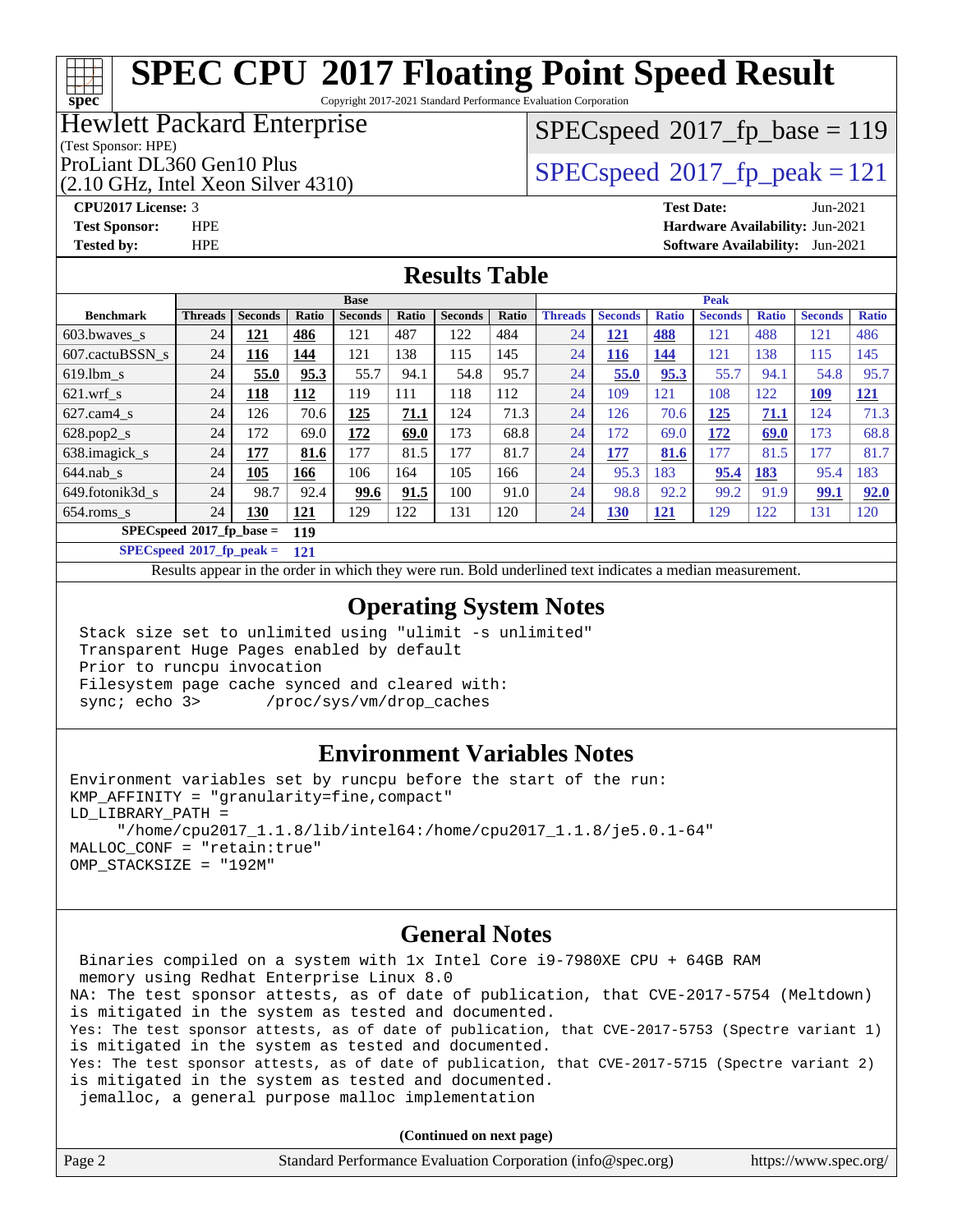Copyright 2017-2021 Standard Performance Evaluation Corporation

## Hewlett Packard Enterprise

[SPECspeed](http://www.spec.org/auto/cpu2017/Docs/result-fields.html#SPECspeed2017fpbase)<sup>®</sup>2017 fp base = 119

(Test Sponsor: HPE)

(2.10 GHz, Intel Xeon Silver 4310)

ProLiant DL360 Gen10 Plus  $SPEC speed@2017$  fp\_peak = 121

**[spec](http://www.spec.org/)**

**[CPU2017 License:](http://www.spec.org/auto/cpu2017/Docs/result-fields.html#CPU2017License)** 3 **[Test Date:](http://www.spec.org/auto/cpu2017/Docs/result-fields.html#TestDate)** Jun-2021 **[Test Sponsor:](http://www.spec.org/auto/cpu2017/Docs/result-fields.html#TestSponsor)** HPE **[Hardware Availability:](http://www.spec.org/auto/cpu2017/Docs/result-fields.html#HardwareAvailability)** Jun-2021 **[Tested by:](http://www.spec.org/auto/cpu2017/Docs/result-fields.html#Testedby)** HPE **[Software Availability:](http://www.spec.org/auto/cpu2017/Docs/result-fields.html#SoftwareAvailability)** Jun-2021

## **[General Notes \(Continued\)](http://www.spec.org/auto/cpu2017/Docs/result-fields.html#GeneralNotes)**

 built with the RedHat Enterprise 7.5, and the system compiler gcc 4.8.5 sources available from jemalloc.net or <https://github.com/jemalloc/jemalloc/releases>

Submitted\_by: "Bhatnagar, Prateek" <prateek.bhatnagar@hpe.com> Submitted: Mon Jun 21 10:35:38 EDT 2021 Submission: cpu2017-20210621-27598.sub

## **[Platform Notes](http://www.spec.org/auto/cpu2017/Docs/result-fields.html#PlatformNotes)**

The system ROM used for this result contains Intel microcode version 0xd0002a0 for the Intel Xeon Silver 4310 processor BIOS Configuration: Workload Profile set to General Peak Frequency Compute Intel Hyper-Threading set to Disabled Thermal Configuration set to Maximum Cooling Memory Patrol Scrubbing set to Disabled Advanced Memory Protection set to Advanced ECC Last Level Cache (LLC) Prefetch set to Enabled Last Level Cache (LLC) Dead Line Allocation set to Disabled Enhanced Processor Performance set to Enabled Workload Profile set to Custom Energy/Performance Bias set to Balanced Power DCU Stream Prefetcher set to Disabled Adjacent Sector Prefetch set to Disabled Minimum Processor Idle Power Package C-State set to No Package State Numa Group Size Optimization set to Flat Sysinfo program /home/cpu2017\_1.1.8/bin/sysinfo Rev: r6622 of 2021-04-07 982a61ec0915b55891ef0e16acafc64d running on localhost.localdomain Sat Jun 19 14:36:34 2021 SUT (System Under Test) info as seen by some common utilities. For more information on this section, see <https://www.spec.org/cpu2017/Docs/config.html#sysinfo> From /proc/cpuinfo model name : Intel(R) Xeon(R) Silver 4310 CPU @ 2.10GHz 2 "physical id"s (chips) 24 "processors" cores, siblings (Caution: counting these is hw and system dependent. The following

 excerpts from /proc/cpuinfo might not be reliable. Use with caution.) cpu cores : 12 siblings : 12 physical 0: cores 0 1 2 3 4 5 6 7 8 9 10 11 physical 1: cores 0 1 2 3 4 5 6 7 8 9 10 11

**(Continued on next page)**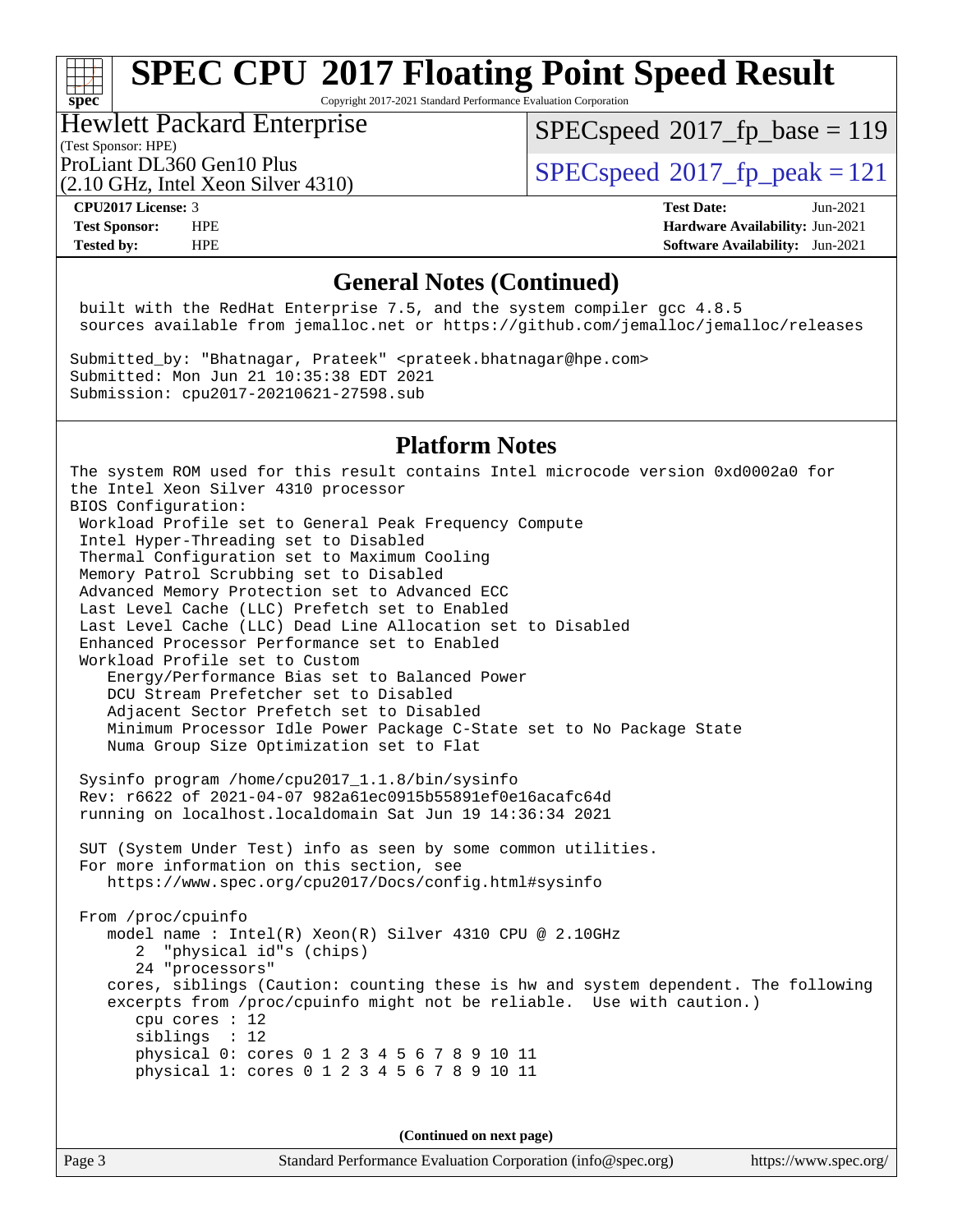Copyright 2017-2021 Standard Performance Evaluation Corporation

## Hewlett Packard Enterprise

 $SPECspeed^{\circledcirc}2017_fp\_base = 119$  $SPECspeed^{\circledcirc}2017_fp\_base = 119$ 

(Test Sponsor: HPE)

(2.10 GHz, Intel Xeon Silver 4310)

ProLiant DL360 Gen10 Plus  $\begin{array}{c} \text{SPEC speed} \textcirc 2017\_fp\_peak = 121 \\ \text{SPEC speed} \textcirc 2017\_fp\_peak = 121 \end{array}$ 

**[spec](http://www.spec.org/)**

**[CPU2017 License:](http://www.spec.org/auto/cpu2017/Docs/result-fields.html#CPU2017License)** 3 **[Test Date:](http://www.spec.org/auto/cpu2017/Docs/result-fields.html#TestDate)** Jun-2021 **[Test Sponsor:](http://www.spec.org/auto/cpu2017/Docs/result-fields.html#TestSponsor)** HPE **[Hardware Availability:](http://www.spec.org/auto/cpu2017/Docs/result-fields.html#HardwareAvailability)** Jun-2021 **[Tested by:](http://www.spec.org/auto/cpu2017/Docs/result-fields.html#Testedby)** HPE **[Software Availability:](http://www.spec.org/auto/cpu2017/Docs/result-fields.html#SoftwareAvailability)** Jun-2021

### **[Platform Notes \(Continued\)](http://www.spec.org/auto/cpu2017/Docs/result-fields.html#PlatformNotes)**

| From lscpu from util-linux 2.32.1:                                                   |                                                                                      |  |  |  |  |  |
|--------------------------------------------------------------------------------------|--------------------------------------------------------------------------------------|--|--|--|--|--|
| Architecture:                                                                        | x86 64                                                                               |  |  |  |  |  |
| $CPU$ op-mode(s):                                                                    | $32$ -bit, $64$ -bit                                                                 |  |  |  |  |  |
| Byte Order:                                                                          | Little Endian                                                                        |  |  |  |  |  |
| CPU(s):                                                                              | 24                                                                                   |  |  |  |  |  |
| On-line CPU(s) list: $0-23$                                                          |                                                                                      |  |  |  |  |  |
| Thread(s) per core:                                                                  | $\mathbf{1}$                                                                         |  |  |  |  |  |
| Core(s) per socket:                                                                  | 12                                                                                   |  |  |  |  |  |
| Socket(s):                                                                           | $\overline{a}$                                                                       |  |  |  |  |  |
| NUMA $node(s):$                                                                      | $\overline{2}$                                                                       |  |  |  |  |  |
| Vendor ID:                                                                           | GenuineIntel                                                                         |  |  |  |  |  |
| CPU family:                                                                          | 6                                                                                    |  |  |  |  |  |
| Model:                                                                               | 106                                                                                  |  |  |  |  |  |
| Model name:                                                                          | $Intel(R) Xeon(R) Silver 4310 CPU @ 2.10GHz$                                         |  |  |  |  |  |
| Stepping:                                                                            | 6                                                                                    |  |  |  |  |  |
| CPU MHz:                                                                             | 1071.307                                                                             |  |  |  |  |  |
| BogoMIPS:                                                                            | 4200.00                                                                              |  |  |  |  |  |
| Virtualization:                                                                      | $VT - x$                                                                             |  |  |  |  |  |
| Lld cache:                                                                           | 48K                                                                                  |  |  |  |  |  |
| Lli cache:                                                                           | 32K                                                                                  |  |  |  |  |  |
| $L2$ cache:                                                                          | 1280K                                                                                |  |  |  |  |  |
| L3 cache:                                                                            | 18432K                                                                               |  |  |  |  |  |
| NUMA node0 CPU(s):                                                                   | $0 - 11$                                                                             |  |  |  |  |  |
| NUMA $node1$ $CPU(s)$ :                                                              | $12 - 23$                                                                            |  |  |  |  |  |
| Flags:                                                                               | fpu vme de pse tsc msr pae mce cx8 apic sep mtrr pge mca cmov                        |  |  |  |  |  |
|                                                                                      | pat pse36 clflush dts acpi mmx fxsr sse sse2 ss ht tm pbe syscall nx pdpelgb rdtscp  |  |  |  |  |  |
|                                                                                      | lm constant_tsc art arch_perfmon pebs bts rep_good nopl xtopology nonstop_tsc cpuid  |  |  |  |  |  |
|                                                                                      | aperfmperf pni pclmulqdq dtes64 monitor ds_cpl vmx smx est tm2 ssse3 sdbg fma cx16   |  |  |  |  |  |
|                                                                                      | xtpr pdcm pcid dca sse4_1 sse4_2 x2apic movbe popcnt tsc_deadline_timer aes xsave    |  |  |  |  |  |
| avx f16c rdrand lahf_lm abm 3dnowprefetch cpuid_fault epb cat_13 invpcid_single ssbd |                                                                                      |  |  |  |  |  |
|                                                                                      | mba ibrs ibpb stibp ibrs_enhanced tpr_shadow vnmi flexpriority ept vpid ept_ad       |  |  |  |  |  |
|                                                                                      | fsgsbase tsc_adjust bmil hle avx2 smep bmi2 erms invpcid cqm rdt_a avx512f avx512dq  |  |  |  |  |  |
|                                                                                      | rdseed adx smap avx512ifma clflushopt clwb intel_pt avx512cd sha_ni avx512bw         |  |  |  |  |  |
|                                                                                      | avx512vl xsaveopt xsavec xgetbvl xsaves cqm_llc cqm_occup_llc cqm_mbm_total          |  |  |  |  |  |
|                                                                                      | cqm_mbm_local split_lock_detect wbnoinvd dtherm ida arat pln pts avx512vbmi umip pku |  |  |  |  |  |
|                                                                                      | ospke avx512_vbmi2 gfni vaes vpclmulqdq avx512_vnni avx512_bitalg tme                |  |  |  |  |  |
|                                                                                      | avx512_vpopcntdq la57 rdpid md_clear pconfig flush_lld arch_capabilities             |  |  |  |  |  |
|                                                                                      |                                                                                      |  |  |  |  |  |
| /proc/cpuinfo cache data                                                             |                                                                                      |  |  |  |  |  |
| cache size : 18432 KB                                                                |                                                                                      |  |  |  |  |  |
|                                                                                      |                                                                                      |  |  |  |  |  |
| From numactl --hardware                                                              |                                                                                      |  |  |  |  |  |
| WARNING: a numactl 'node' might or might not correspond to a physical chip.          |                                                                                      |  |  |  |  |  |
| $available: 2 nodes (0-1)$                                                           |                                                                                      |  |  |  |  |  |
| node 0 cpus: 0 1 2 3 4 5 6 7 8 9 10 11                                               |                                                                                      |  |  |  |  |  |
| node 0 size: 1015680 MB                                                              |                                                                                      |  |  |  |  |  |

**(Continued on next page)**

node 0 free: 1030960 MB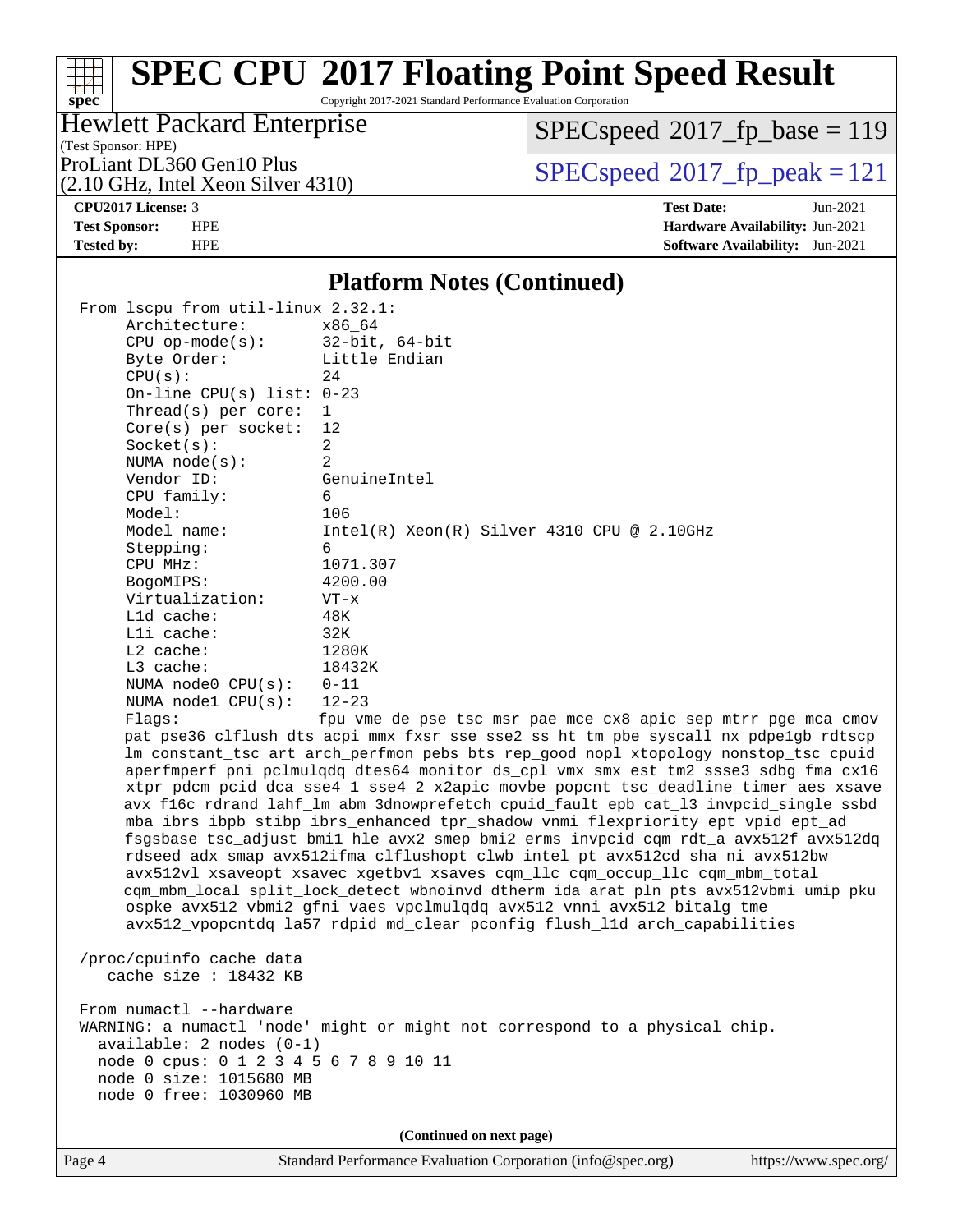#### **[spec](http://www.spec.org/) [SPEC CPU](http://www.spec.org/auto/cpu2017/Docs/result-fields.html#SPECCPU2017FloatingPointSpeedResult)[2017 Floating Point Speed Result](http://www.spec.org/auto/cpu2017/Docs/result-fields.html#SPECCPU2017FloatingPointSpeedResult)** Copyright 2017-2021 Standard Performance Evaluation Corporation

(Test Sponsor: HPE) Hewlett Packard Enterprise

[SPECspeed](http://www.spec.org/auto/cpu2017/Docs/result-fields.html#SPECspeed2017fpbase)<sup>®</sup>2017 fp base = 119

(2.10 GHz, Intel Xeon Silver 4310)

ProLiant DL360 Gen10 Plus  $SPEC speed@2017$  fp\_peak = 121

**[CPU2017 License:](http://www.spec.org/auto/cpu2017/Docs/result-fields.html#CPU2017License)** 3 **[Test Date:](http://www.spec.org/auto/cpu2017/Docs/result-fields.html#TestDate)** Jun-2021 **[Test Sponsor:](http://www.spec.org/auto/cpu2017/Docs/result-fields.html#TestSponsor)** HPE **[Hardware Availability:](http://www.spec.org/auto/cpu2017/Docs/result-fields.html#HardwareAvailability)** Jun-2021 **[Tested by:](http://www.spec.org/auto/cpu2017/Docs/result-fields.html#Testedby)** HPE **[Software Availability:](http://www.spec.org/auto/cpu2017/Docs/result-fields.html#SoftwareAvailability)** Jun-2021

### **[Platform Notes \(Continued\)](http://www.spec.org/auto/cpu2017/Docs/result-fields.html#PlatformNotes)**

```
 node 1 cpus: 12 13 14 15 16 17 18 19 20 21 22 23
   node 1 size: 1016273 MB
   node 1 free: 1025219 MB
   node distances:
   node 0 1
     0: 10 20
     1: 20 10
 From /proc/meminfo
    MemTotal: 2113497528 kB
    HugePages_Total: 0
    Hugepagesize: 2048 kB
 /sbin/tuned-adm active
     Current active profile: throughput-performance
 From /etc/*release* /etc/*version*
    os-release:
       NAME="Red Hat Enterprise Linux"
       VERSION="8.3 (Ootpa)"
       ID="rhel"
       ID_LIKE="fedora"
       VERSION_ID="8.3"
       PLATFORM_ID="platform:el8"
       PRETTY_NAME="Red Hat Enterprise Linux 8.3 (Ootpa)"
       ANSI_COLOR="0;31"
    redhat-release: Red Hat Enterprise Linux release 8.3 (Ootpa)
    system-release: Red Hat Enterprise Linux release 8.3 (Ootpa)
    system-release-cpe: cpe:/o:redhat:enterprise_linux:8.3:ga
 uname -a:
    Linux localhost.localdomain 4.18.0-240.el8.x86_64 #1 SMP Wed Sep 23 05:13:10 EDT 2020
    x86_64 x86_64 x86_64 GNU/Linux
 Kernel self-reported vulnerability status:
 CVE-2018-12207 (iTLB Multihit): Not affected
 CVE-2018-3620 (L1 Terminal Fault): Not affected
Microarchitectural Data Sampling: Not affected
 CVE-2017-5754 (Meltdown): Not affected
 CVE-2018-3639 (Speculative Store Bypass): Mitigation: Speculative Store
                                                          Bypass disabled via prctl and
seccomplex and the contract of the contract of the contract of the second seconds of the seconds of the seconds of the seconds of the seconds of the seconds of the seconds of the seconds of the seconds of the seconds of th
 CVE-2017-5753 (Spectre variant 1): Mitigation: usercopy/swapgs
                                                          barriers and __user pointer
                                                          sanitization
 CVE-2017-5715 (Spectre variant 2): Mitigation: Enhanced IBRS, IBPB:
                                    (Continued on next page)
```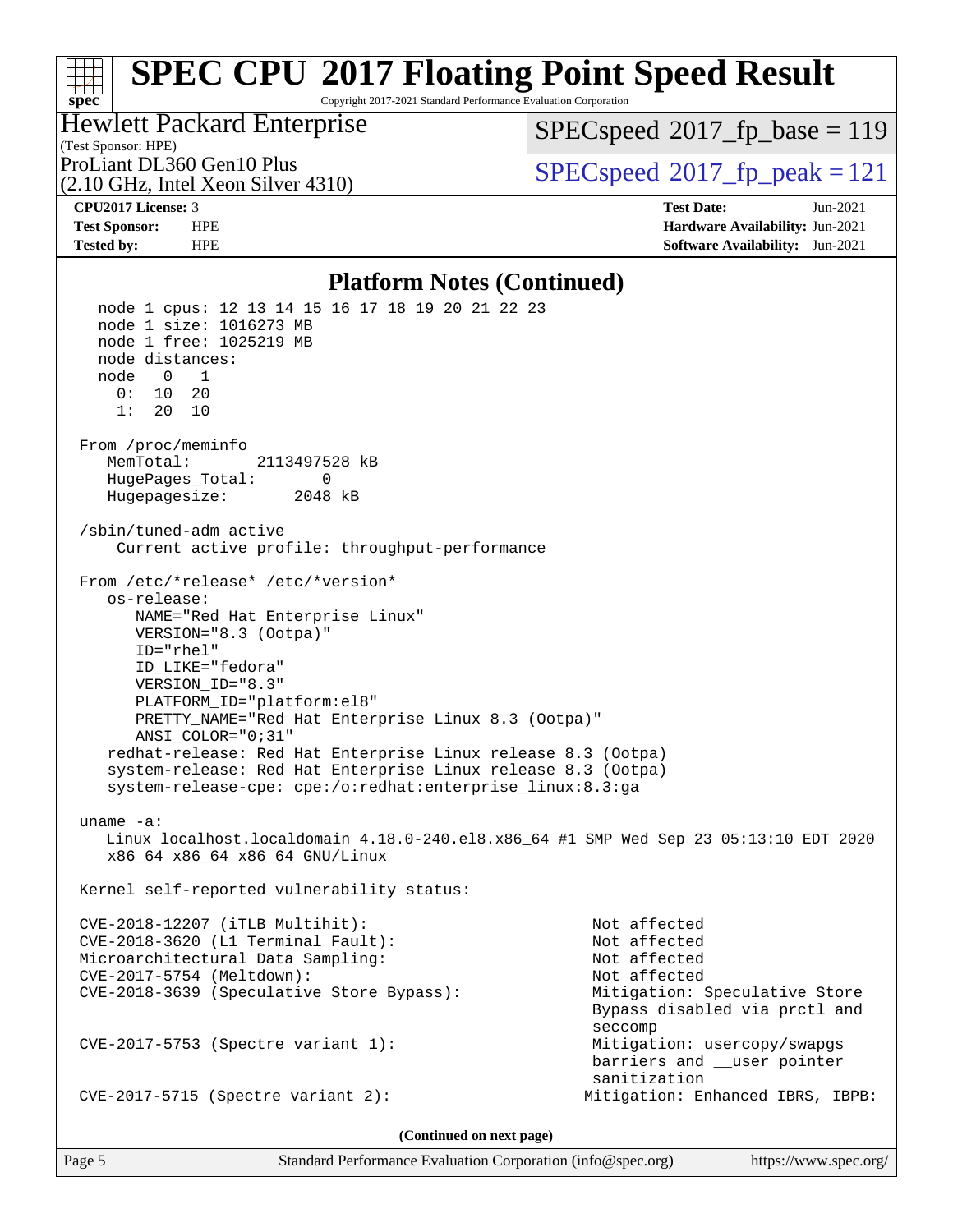#### **[spec](http://www.spec.org/) [SPEC CPU](http://www.spec.org/auto/cpu2017/Docs/result-fields.html#SPECCPU2017FloatingPointSpeedResult)[2017 Floating Point Speed Result](http://www.spec.org/auto/cpu2017/Docs/result-fields.html#SPECCPU2017FloatingPointSpeedResult)** Copyright 2017-2021 Standard Performance Evaluation Corporation Hewlett Packard Enterprise

(Test Sponsor: HPE)

 $SPEC speed$ <sup>®</sup> $2017$ \_fp\_base = 119

(2.10 GHz, Intel Xeon Silver 4310)

ProLiant DL360 Gen10 Plus  $\begin{array}{c} \text{SPEC speed} \textcirc 2017\_fp\_peak = 121 \\ \text{SPEC speed} \textcirc 2017\_fp\_peak = 121 \end{array}$ 

**[CPU2017 License:](http://www.spec.org/auto/cpu2017/Docs/result-fields.html#CPU2017License)** 3 **[Test Date:](http://www.spec.org/auto/cpu2017/Docs/result-fields.html#TestDate)** Jun-2021 **[Test Sponsor:](http://www.spec.org/auto/cpu2017/Docs/result-fields.html#TestSponsor)** HPE **[Hardware Availability:](http://www.spec.org/auto/cpu2017/Docs/result-fields.html#HardwareAvailability)** Jun-2021 **[Tested by:](http://www.spec.org/auto/cpu2017/Docs/result-fields.html#Testedby)** HPE **[Software Availability:](http://www.spec.org/auto/cpu2017/Docs/result-fields.html#SoftwareAvailability)** Jun-2021

## **[Platform Notes \(Continued\)](http://www.spec.org/auto/cpu2017/Docs/result-fields.html#PlatformNotes)**

| conditional, RSB filling<br>CVE-2020-0543 (Special Register Buffer Data Sampling): Not affected<br>CVE-2019-11135 (TSX Asynchronous Abort):<br>Not affected                                                                                                                                                                                                   |  |
|---------------------------------------------------------------------------------------------------------------------------------------------------------------------------------------------------------------------------------------------------------------------------------------------------------------------------------------------------------------|--|
| run-level 3 Jun 19 10:16                                                                                                                                                                                                                                                                                                                                      |  |
| SPEC is set to: /home/cpu2017_1.1.8<br>Filesystem<br>Type Size Used Avail Use% Mounted on<br>/dev/mapper/rhel00-home xfs 372G 219G 153G 59% /home                                                                                                                                                                                                             |  |
| From /sys/devices/virtual/dmi/id<br>Vendor:<br><b>HPE</b><br>Product:<br>ProLiant DL360 Gen10 Plus<br>Product Family: ProLiant<br>Serial:<br>CN701108CO                                                                                                                                                                                                       |  |
| Additional information from dmidecode 3.2 follows. WARNING: Use caution when you<br>interpret this section. The 'dmidecode' program reads system data which is "intended to<br>allow hardware to be accurately determined", but the intent may not be met, as there are<br>frequent changes to hardware, firmware, and the "DMTF SMBIOS" standard.<br>Memory: |  |
| 32x Micron 36ASF8G72PZ-3G2B2 64 GB 2 rank 3200, configured at 2666                                                                                                                                                                                                                                                                                            |  |
| BIOS:<br>BIOS Vendor:<br><b>HPE</b><br>BIOS Version:<br>U46<br>BIOS Date:<br>05/16/2021<br>BIOS Revision:<br>1.42<br>Firmware Revision: 2.42                                                                                                                                                                                                                  |  |
| (End of data from sysinfo program)                                                                                                                                                                                                                                                                                                                            |  |
| <b>Compiler Version Notes</b>                                                                                                                                                                                                                                                                                                                                 |  |
| =======================<br>619.1bm_s(base, peak) 638.imagick_s(base, peak)<br>C<br>$644.nab_s(base)$                                                                                                                                                                                                                                                          |  |
| Intel(R) C Intel(R) 64 Compiler Classic for applications running on $Intel(R)$<br>64, Version 2021.1 Build 20201112_000000<br>Copyright (C) 1985-2020 Intel Corporation. All rights reserved.                                                                                                                                                                 |  |
| $644.nab_s(peak)$<br>С                                                                                                                                                                                                                                                                                                                                        |  |
|                                                                                                                                                                                                                                                                                                                                                               |  |
| (Continued on next page)                                                                                                                                                                                                                                                                                                                                      |  |
| Standard Performance Evaluation Corporation (info@spec.org)<br>Page 6<br>https://www.spec.org/                                                                                                                                                                                                                                                                |  |
|                                                                                                                                                                                                                                                                                                                                                               |  |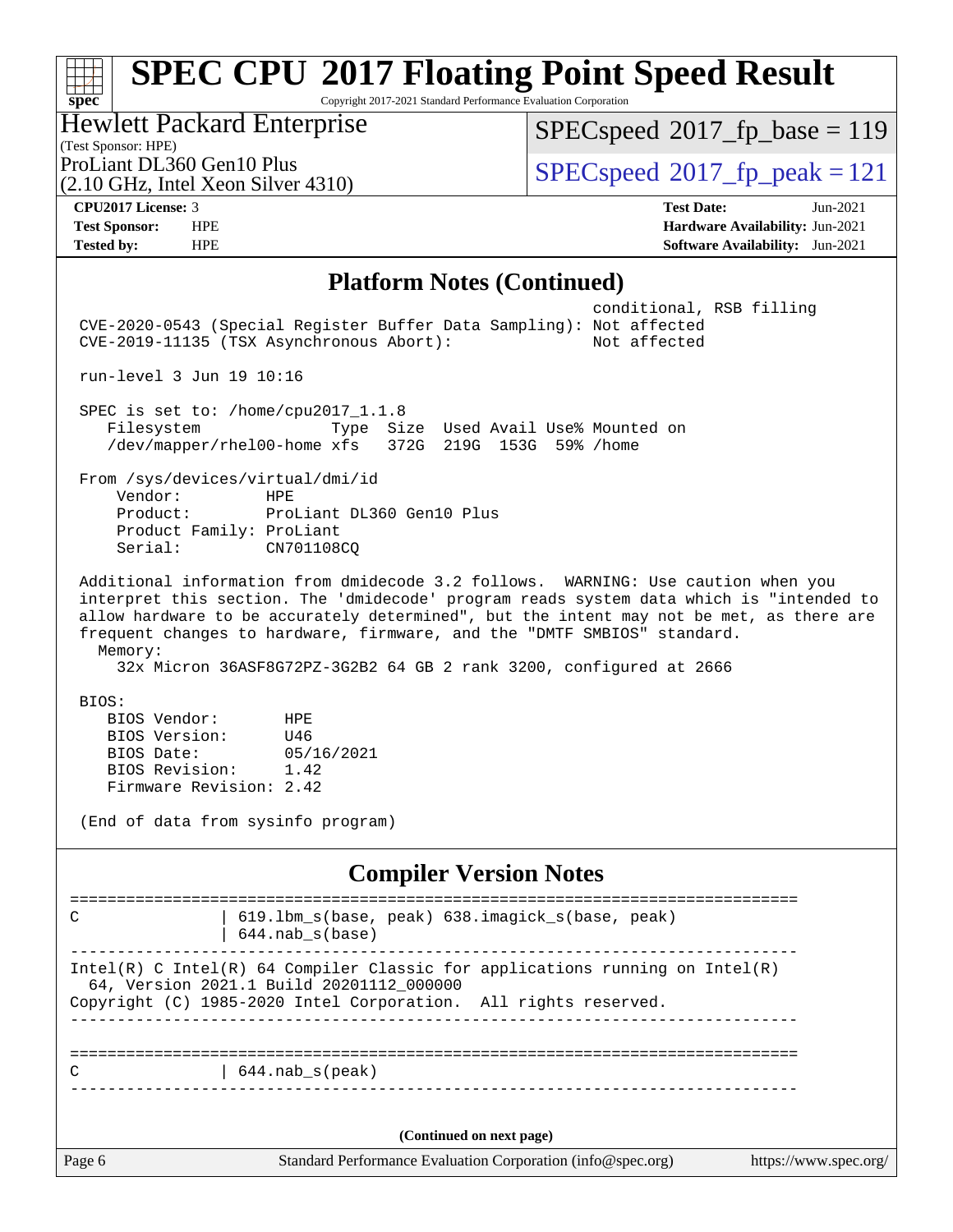Copyright 2017-2021 Standard Performance Evaluation Corporation

# Hewlett Packard Enterprise

 $SPEC speed$ <sup>®</sup> $2017$ \_fp\_base = 119

(Test Sponsor: HPE)

(2.10 GHz, Intel Xeon Silver 4310)

ProLiant DL360 Gen10 Plus  $\begin{array}{c} \text{SPEC speed} \textcirc 2017\_fp\_peak = 121 \\ \text{SPEC speed} \textcirc 2017\_fp\_peak = 121 \end{array}$ 

**[spec](http://www.spec.org/)**

**[CPU2017 License:](http://www.spec.org/auto/cpu2017/Docs/result-fields.html#CPU2017License)** 3 **[Test Date:](http://www.spec.org/auto/cpu2017/Docs/result-fields.html#TestDate)** Jun-2021 **[Test Sponsor:](http://www.spec.org/auto/cpu2017/Docs/result-fields.html#TestSponsor)** HPE **[Hardware Availability:](http://www.spec.org/auto/cpu2017/Docs/result-fields.html#HardwareAvailability)** Jun-2021 **[Tested by:](http://www.spec.org/auto/cpu2017/Docs/result-fields.html#Testedby)** HPE **[Software Availability:](http://www.spec.org/auto/cpu2017/Docs/result-fields.html#SoftwareAvailability)** Jun-2021

## **[Compiler Version Notes \(Continued\)](http://www.spec.org/auto/cpu2017/Docs/result-fields.html#CompilerVersionNotes)**

| C           | 619.1bm_s(base, peak) 638.imagick_s(base, peak)<br>$644.nab_s(base)$                                                                                                                                                                                                                                                                                                                                                                                                                                                                                                                              |                       |
|-------------|---------------------------------------------------------------------------------------------------------------------------------------------------------------------------------------------------------------------------------------------------------------------------------------------------------------------------------------------------------------------------------------------------------------------------------------------------------------------------------------------------------------------------------------------------------------------------------------------------|-----------------------|
|             | Intel(R) C Intel(R) 64 Compiler Classic for applications running on Intel(R)<br>64, Version 2021.1 Build 20201112_000000<br>Copyright (C) 1985-2020 Intel Corporation. All rights reserved.<br>____________________________                                                                                                                                                                                                                                                                                                                                                                       |                       |
| $\mathbf C$ | $(644.nab_s(peak))$                                                                                                                                                                                                                                                                                                                                                                                                                                                                                                                                                                               |                       |
|             | Intel(R) oneAPI DPC++/C++ Compiler for applications running on Intel(R) 64,<br>Version 2021.1 Build 20201113<br>Copyright (C) 1985-2020 Intel Corporation. All rights reserved.                                                                                                                                                                                                                                                                                                                                                                                                                   |                       |
|             |                                                                                                                                                                                                                                                                                                                                                                                                                                                                                                                                                                                                   |                       |
|             | C++, C, Fortran   607.cactuBSSN_s(base, peak)                                                                                                                                                                                                                                                                                                                                                                                                                                                                                                                                                     |                       |
|             | Intel(R) C++ Intel(R) 64 Compiler Classic for applications running on<br>Intel(R) 64, Version 2021.1 Build 20201112_000000<br>Copyright (C) 1985-2020 Intel Corporation. All rights reserved.<br>Intel(R) C Intel(R) 64 Compiler Classic for applications running on Intel(R)<br>64, Version 2021.1 Build 20201112_000000<br>Copyright (C) 1985-2020 Intel Corporation. All rights reserved.<br>Intel(R) Fortran Intel(R) 64 Compiler Classic for applications running on<br>Intel(R) 64, Version 2021.1 Build 20201112_000000<br>Copyright (C) 1985-2020 Intel Corporation. All rights reserved. |                       |
| Fortran     | 603.bwaves_s(base, peak) 649.fotonik3d_s(base, peak)                                                                                                                                                                                                                                                                                                                                                                                                                                                                                                                                              |                       |
|             | 654.roms_s(base, peak)<br>Intel(R) Fortran Intel(R) 64 Compiler Classic for applications running on<br>Intel(R) 64, Version 2021.1 Build 20201112_000000<br>Copyright (C) 1985-2020 Intel Corporation. All rights reserved.                                                                                                                                                                                                                                                                                                                                                                       |                       |
| Fortran, C  | $\vert$ 621.wrf_s(base, peak) 627.cam4_s(base, peak)                                                                                                                                                                                                                                                                                                                                                                                                                                                                                                                                              |                       |
|             | (Continued on next page)                                                                                                                                                                                                                                                                                                                                                                                                                                                                                                                                                                          |                       |
| Page 7      | Standard Performance Evaluation Corporation (info@spec.org)                                                                                                                                                                                                                                                                                                                                                                                                                                                                                                                                       | https://www.spec.org/ |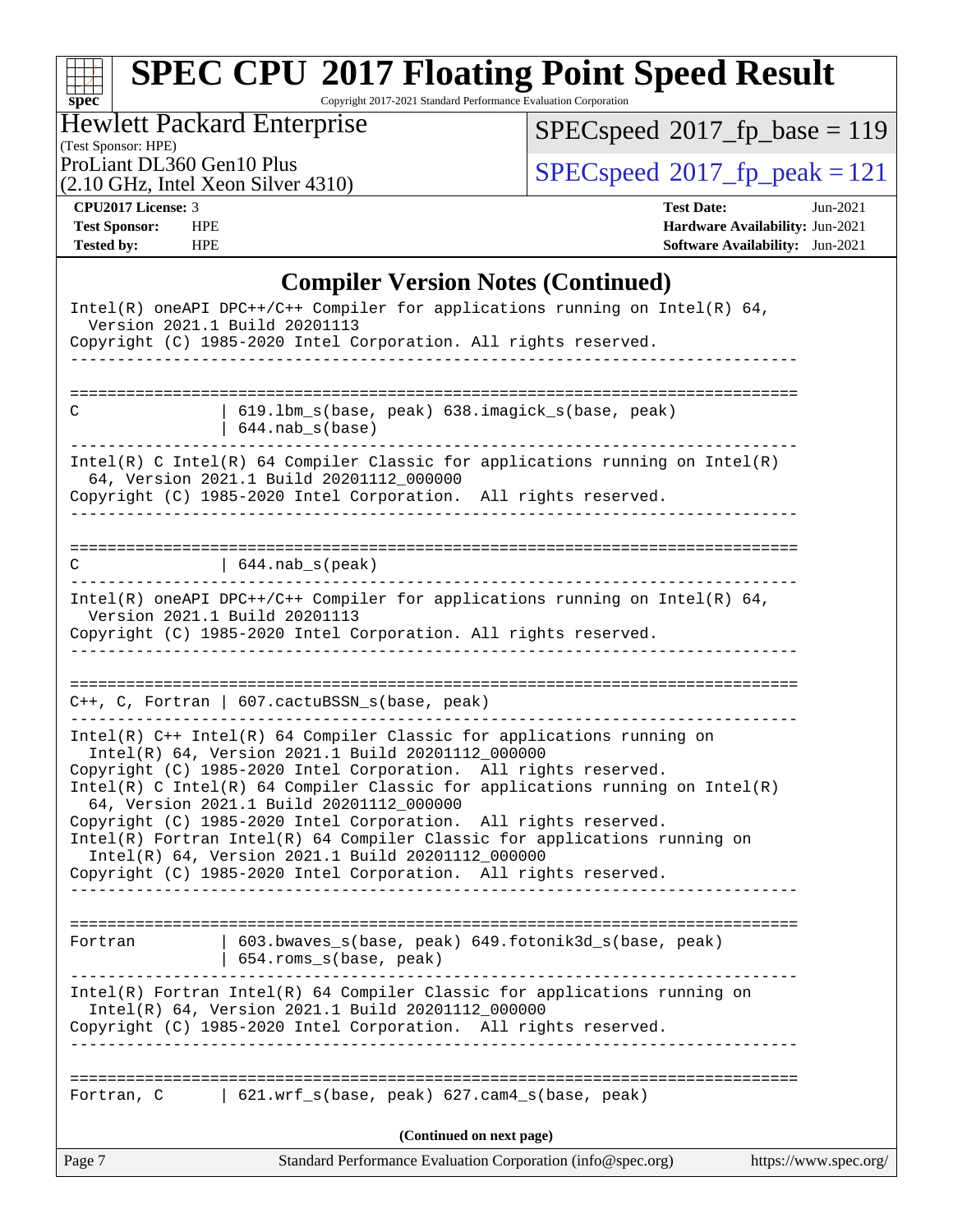Copyright 2017-2021 Standard Performance Evaluation Corporation

## Hewlett Packard Enterprise

[SPECspeed](http://www.spec.org/auto/cpu2017/Docs/result-fields.html#SPECspeed2017fpbase)<sup>®</sup>2017 fp base = 119

(Test Sponsor: HPE)

(2.10 GHz, Intel Xeon Silver 4310)

ProLiant DL360 Gen10 Plus  $\text{SPEC speed}^{\circ}2017\text{ fp-peak} = 121$ 

**[spec](http://www.spec.org/)**

**[CPU2017 License:](http://www.spec.org/auto/cpu2017/Docs/result-fields.html#CPU2017License)** 3 **[Test Date:](http://www.spec.org/auto/cpu2017/Docs/result-fields.html#TestDate)** Jun-2021 **[Test Sponsor:](http://www.spec.org/auto/cpu2017/Docs/result-fields.html#TestSponsor)** HPE **[Hardware Availability:](http://www.spec.org/auto/cpu2017/Docs/result-fields.html#HardwareAvailability)** Jun-2021 **[Tested by:](http://www.spec.org/auto/cpu2017/Docs/result-fields.html#Testedby)** HPE **[Software Availability:](http://www.spec.org/auto/cpu2017/Docs/result-fields.html#SoftwareAvailability)** Jun-2021

## **[Compiler Version Notes \(Continued\)](http://www.spec.org/auto/cpu2017/Docs/result-fields.html#CompilerVersionNotes)**

| 628.pop2\_s(base, peak)

------------------------------------------------------------------------------ Intel(R) Fortran Intel(R) 64 Compiler Classic for applications running on Intel(R) 64, Version 2021.1 Build 20201112\_000000 Copyright (C) 1985-2020 Intel Corporation. All rights reserved. Intel(R) C Intel(R) 64 Compiler Classic for applications running on Intel(R) 64, Version 2021.1 Build 20201112\_000000 Copyright (C) 1985-2020 Intel Corporation. All rights reserved. ------------------------------------------------------------------------------

## **[Base Compiler Invocation](http://www.spec.org/auto/cpu2017/Docs/result-fields.html#BaseCompilerInvocation)**

[C benchmarks](http://www.spec.org/auto/cpu2017/Docs/result-fields.html#Cbenchmarks): [icc](http://www.spec.org/cpu2017/results/res2021q3/cpu2017-20210621-27598.flags.html#user_CCbase_intel_icc_66fc1ee009f7361af1fbd72ca7dcefbb700085f36577c54f309893dd4ec40d12360134090235512931783d35fd58c0460139e722d5067c5574d8eaf2b3e37e92)

[Fortran benchmarks](http://www.spec.org/auto/cpu2017/Docs/result-fields.html#Fortranbenchmarks): [ifort](http://www.spec.org/cpu2017/results/res2021q3/cpu2017-20210621-27598.flags.html#user_FCbase_intel_ifort_8111460550e3ca792625aed983ce982f94888b8b503583aa7ba2b8303487b4d8a21a13e7191a45c5fd58ff318f48f9492884d4413fa793fd88dd292cad7027ca)

[Benchmarks using both Fortran and C](http://www.spec.org/auto/cpu2017/Docs/result-fields.html#BenchmarksusingbothFortranandC): [ifort](http://www.spec.org/cpu2017/results/res2021q3/cpu2017-20210621-27598.flags.html#user_CC_FCbase_intel_ifort_8111460550e3ca792625aed983ce982f94888b8b503583aa7ba2b8303487b4d8a21a13e7191a45c5fd58ff318f48f9492884d4413fa793fd88dd292cad7027ca) [icc](http://www.spec.org/cpu2017/results/res2021q3/cpu2017-20210621-27598.flags.html#user_CC_FCbase_intel_icc_66fc1ee009f7361af1fbd72ca7dcefbb700085f36577c54f309893dd4ec40d12360134090235512931783d35fd58c0460139e722d5067c5574d8eaf2b3e37e92)

[Benchmarks using Fortran, C, and C++:](http://www.spec.org/auto/cpu2017/Docs/result-fields.html#BenchmarksusingFortranCandCXX) [icpc](http://www.spec.org/cpu2017/results/res2021q3/cpu2017-20210621-27598.flags.html#user_CC_CXX_FCbase_intel_icpc_c510b6838c7f56d33e37e94d029a35b4a7bccf4766a728ee175e80a419847e808290a9b78be685c44ab727ea267ec2f070ec5dc83b407c0218cded6866a35d07) [icc](http://www.spec.org/cpu2017/results/res2021q3/cpu2017-20210621-27598.flags.html#user_CC_CXX_FCbase_intel_icc_66fc1ee009f7361af1fbd72ca7dcefbb700085f36577c54f309893dd4ec40d12360134090235512931783d35fd58c0460139e722d5067c5574d8eaf2b3e37e92) [ifort](http://www.spec.org/cpu2017/results/res2021q3/cpu2017-20210621-27598.flags.html#user_CC_CXX_FCbase_intel_ifort_8111460550e3ca792625aed983ce982f94888b8b503583aa7ba2b8303487b4d8a21a13e7191a45c5fd58ff318f48f9492884d4413fa793fd88dd292cad7027ca)

## **[Base Portability Flags](http://www.spec.org/auto/cpu2017/Docs/result-fields.html#BasePortabilityFlags)**

 603.bwaves\_s: [-DSPEC\\_LP64](http://www.spec.org/cpu2017/results/res2021q3/cpu2017-20210621-27598.flags.html#suite_basePORTABILITY603_bwaves_s_DSPEC_LP64) 607.cactuBSSN\_s: [-DSPEC\\_LP64](http://www.spec.org/cpu2017/results/res2021q3/cpu2017-20210621-27598.flags.html#suite_basePORTABILITY607_cactuBSSN_s_DSPEC_LP64) 619.lbm\_s: [-DSPEC\\_LP64](http://www.spec.org/cpu2017/results/res2021q3/cpu2017-20210621-27598.flags.html#suite_basePORTABILITY619_lbm_s_DSPEC_LP64) 621.wrf\_s: [-DSPEC\\_LP64](http://www.spec.org/cpu2017/results/res2021q3/cpu2017-20210621-27598.flags.html#suite_basePORTABILITY621_wrf_s_DSPEC_LP64) [-DSPEC\\_CASE\\_FLAG](http://www.spec.org/cpu2017/results/res2021q3/cpu2017-20210621-27598.flags.html#b621.wrf_s_baseCPORTABILITY_DSPEC_CASE_FLAG) [-convert big\\_endian](http://www.spec.org/cpu2017/results/res2021q3/cpu2017-20210621-27598.flags.html#user_baseFPORTABILITY621_wrf_s_convert_big_endian_c3194028bc08c63ac5d04de18c48ce6d347e4e562e8892b8bdbdc0214820426deb8554edfa529a3fb25a586e65a3d812c835984020483e7e73212c4d31a38223) 627.cam4\_s: [-DSPEC\\_LP64](http://www.spec.org/cpu2017/results/res2021q3/cpu2017-20210621-27598.flags.html#suite_basePORTABILITY627_cam4_s_DSPEC_LP64) [-DSPEC\\_CASE\\_FLAG](http://www.spec.org/cpu2017/results/res2021q3/cpu2017-20210621-27598.flags.html#b627.cam4_s_baseCPORTABILITY_DSPEC_CASE_FLAG) 628.pop2\_s: [-DSPEC\\_LP64](http://www.spec.org/cpu2017/results/res2021q3/cpu2017-20210621-27598.flags.html#suite_basePORTABILITY628_pop2_s_DSPEC_LP64) [-DSPEC\\_CASE\\_FLAG](http://www.spec.org/cpu2017/results/res2021q3/cpu2017-20210621-27598.flags.html#b628.pop2_s_baseCPORTABILITY_DSPEC_CASE_FLAG) [-convert big\\_endian](http://www.spec.org/cpu2017/results/res2021q3/cpu2017-20210621-27598.flags.html#user_baseFPORTABILITY628_pop2_s_convert_big_endian_c3194028bc08c63ac5d04de18c48ce6d347e4e562e8892b8bdbdc0214820426deb8554edfa529a3fb25a586e65a3d812c835984020483e7e73212c4d31a38223) [-assume byterecl](http://www.spec.org/cpu2017/results/res2021q3/cpu2017-20210621-27598.flags.html#user_baseFPORTABILITY628_pop2_s_assume_byterecl_7e47d18b9513cf18525430bbf0f2177aa9bf368bc7a059c09b2c06a34b53bd3447c950d3f8d6c70e3faf3a05c8557d66a5798b567902e8849adc142926523472) 638.imagick\_s: [-DSPEC\\_LP64](http://www.spec.org/cpu2017/results/res2021q3/cpu2017-20210621-27598.flags.html#suite_basePORTABILITY638_imagick_s_DSPEC_LP64) 644.nab\_s: [-DSPEC\\_LP64](http://www.spec.org/cpu2017/results/res2021q3/cpu2017-20210621-27598.flags.html#suite_basePORTABILITY644_nab_s_DSPEC_LP64) 649.fotonik3d\_s: [-DSPEC\\_LP64](http://www.spec.org/cpu2017/results/res2021q3/cpu2017-20210621-27598.flags.html#suite_basePORTABILITY649_fotonik3d_s_DSPEC_LP64) 654.roms\_s: [-DSPEC\\_LP64](http://www.spec.org/cpu2017/results/res2021q3/cpu2017-20210621-27598.flags.html#suite_basePORTABILITY654_roms_s_DSPEC_LP64)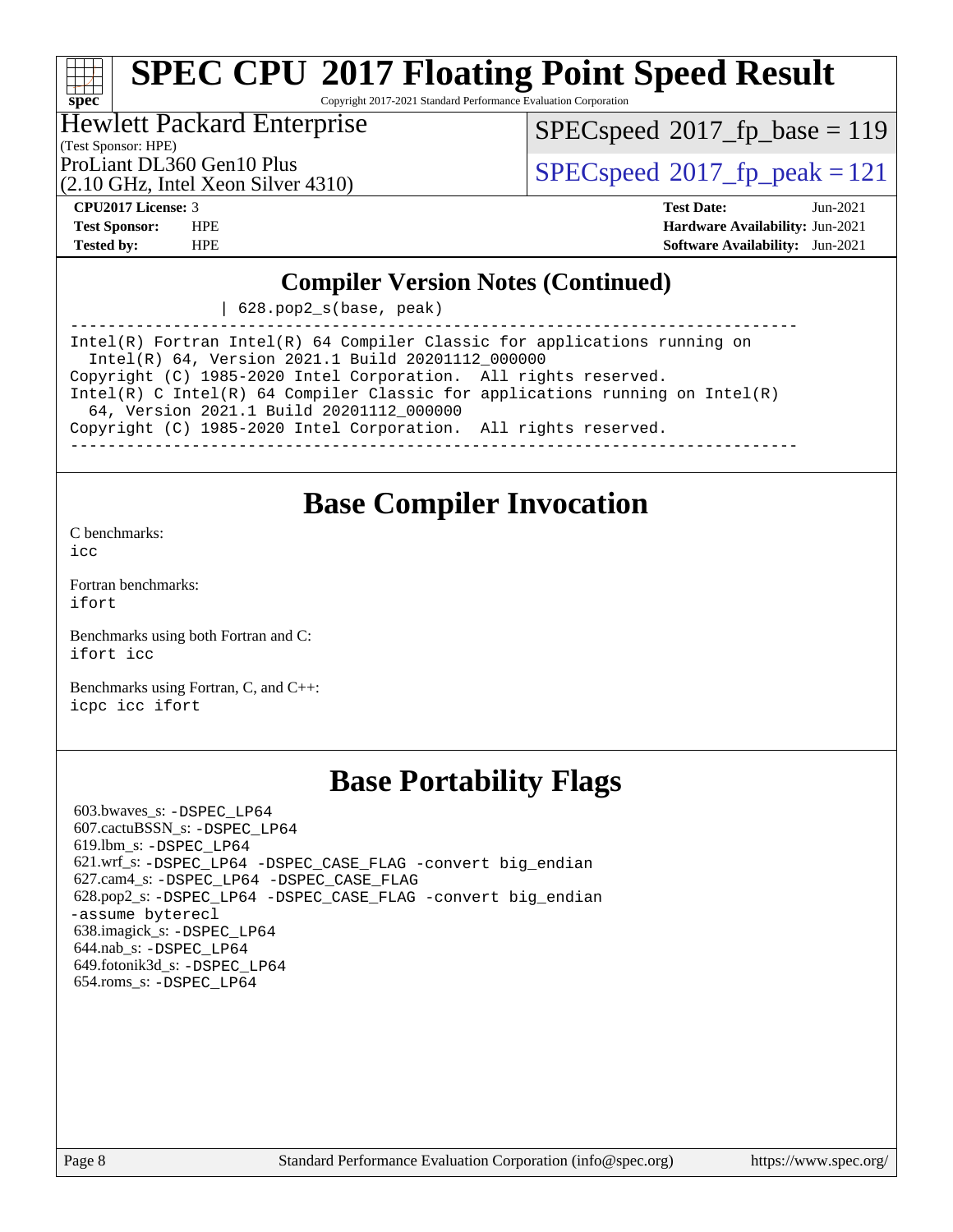Copyright 2017-2021 Standard Performance Evaluation Corporation

## Hewlett Packard Enterprise

[SPECspeed](http://www.spec.org/auto/cpu2017/Docs/result-fields.html#SPECspeed2017fpbase)<sup>®</sup>2017 fp base = 119

(Test Sponsor: HPE)

(2.10 GHz, Intel Xeon Silver 4310)

ProLiant DL360 Gen10 Plus  $\text{SPEC speed}^{\circ}2017\text{ fp-peak} = 121$ 

**[CPU2017 License:](http://www.spec.org/auto/cpu2017/Docs/result-fields.html#CPU2017License)** 3 **[Test Date:](http://www.spec.org/auto/cpu2017/Docs/result-fields.html#TestDate)** Jun-2021 **[Test Sponsor:](http://www.spec.org/auto/cpu2017/Docs/result-fields.html#TestSponsor)** HPE **[Hardware Availability:](http://www.spec.org/auto/cpu2017/Docs/result-fields.html#HardwareAvailability)** Jun-2021 **[Tested by:](http://www.spec.org/auto/cpu2017/Docs/result-fields.html#Testedby)** HPE **[Software Availability:](http://www.spec.org/auto/cpu2017/Docs/result-fields.html#SoftwareAvailability)** Jun-2021

## **[Base Optimization Flags](http://www.spec.org/auto/cpu2017/Docs/result-fields.html#BaseOptimizationFlags)**

#### [C benchmarks](http://www.spec.org/auto/cpu2017/Docs/result-fields.html#Cbenchmarks):

**[spec](http://www.spec.org/)**

[-m64](http://www.spec.org/cpu2017/results/res2021q3/cpu2017-20210621-27598.flags.html#user_CCbase_m64-icc) [-std=c11](http://www.spec.org/cpu2017/results/res2021q3/cpu2017-20210621-27598.flags.html#user_CCbase_std-icc-std_0e1c27790398a4642dfca32ffe6c27b5796f9c2d2676156f2e42c9c44eaad0c049b1cdb667a270c34d979996257aeb8fc440bfb01818dbc9357bd9d174cb8524) [-xCORE-AVX512](http://www.spec.org/cpu2017/results/res2021q3/cpu2017-20210621-27598.flags.html#user_CCbase_f-xCORE-AVX512) [-ipo](http://www.spec.org/cpu2017/results/res2021q3/cpu2017-20210621-27598.flags.html#user_CCbase_f-ipo) [-O3](http://www.spec.org/cpu2017/results/res2021q3/cpu2017-20210621-27598.flags.html#user_CCbase_f-O3) [-no-prec-div](http://www.spec.org/cpu2017/results/res2021q3/cpu2017-20210621-27598.flags.html#user_CCbase_f-no-prec-div) [-qopt-prefetch](http://www.spec.org/cpu2017/results/res2021q3/cpu2017-20210621-27598.flags.html#user_CCbase_f-qopt-prefetch) [-ffinite-math-only](http://www.spec.org/cpu2017/results/res2021q3/cpu2017-20210621-27598.flags.html#user_CCbase_f_finite_math_only_cb91587bd2077682c4b38af759c288ed7c732db004271a9512da14a4f8007909a5f1427ecbf1a0fb78ff2a814402c6114ac565ca162485bbcae155b5e4258871) [-qopt-mem-layout-trans=4](http://www.spec.org/cpu2017/results/res2021q3/cpu2017-20210621-27598.flags.html#user_CCbase_f-qopt-mem-layout-trans_fa39e755916c150a61361b7846f310bcdf6f04e385ef281cadf3647acec3f0ae266d1a1d22d972a7087a248fd4e6ca390a3634700869573d231a252c784941a8) [-qopenmp](http://www.spec.org/cpu2017/results/res2021q3/cpu2017-20210621-27598.flags.html#user_CCbase_qopenmp_16be0c44f24f464004c6784a7acb94aca937f053568ce72f94b139a11c7c168634a55f6653758ddd83bcf7b8463e8028bb0b48b77bcddc6b78d5d95bb1df2967) [-DSPEC\\_OPENMP](http://www.spec.org/cpu2017/results/res2021q3/cpu2017-20210621-27598.flags.html#suite_CCbase_DSPEC_OPENMP) [-mbranches-within-32B-boundaries](http://www.spec.org/cpu2017/results/res2021q3/cpu2017-20210621-27598.flags.html#user_CCbase_f-mbranches-within-32B-boundaries)

[Fortran benchmarks](http://www.spec.org/auto/cpu2017/Docs/result-fields.html#Fortranbenchmarks):

[-m64](http://www.spec.org/cpu2017/results/res2021q3/cpu2017-20210621-27598.flags.html#user_FCbase_m64-icc) [-Wl,-z,muldefs](http://www.spec.org/cpu2017/results/res2021q3/cpu2017-20210621-27598.flags.html#user_FCbase_link_force_multiple1_b4cbdb97b34bdee9ceefcfe54f4c8ea74255f0b02a4b23e853cdb0e18eb4525ac79b5a88067c842dd0ee6996c24547a27a4b99331201badda8798ef8a743f577) [-DSPEC\\_OPENMP](http://www.spec.org/cpu2017/results/res2021q3/cpu2017-20210621-27598.flags.html#suite_FCbase_DSPEC_OPENMP) [-xCORE-AVX512](http://www.spec.org/cpu2017/results/res2021q3/cpu2017-20210621-27598.flags.html#user_FCbase_f-xCORE-AVX512) [-ipo](http://www.spec.org/cpu2017/results/res2021q3/cpu2017-20210621-27598.flags.html#user_FCbase_f-ipo) [-O3](http://www.spec.org/cpu2017/results/res2021q3/cpu2017-20210621-27598.flags.html#user_FCbase_f-O3) [-no-prec-div](http://www.spec.org/cpu2017/results/res2021q3/cpu2017-20210621-27598.flags.html#user_FCbase_f-no-prec-div) [-qopt-prefetch](http://www.spec.org/cpu2017/results/res2021q3/cpu2017-20210621-27598.flags.html#user_FCbase_f-qopt-prefetch) [-ffinite-math-only](http://www.spec.org/cpu2017/results/res2021q3/cpu2017-20210621-27598.flags.html#user_FCbase_f_finite_math_only_cb91587bd2077682c4b38af759c288ed7c732db004271a9512da14a4f8007909a5f1427ecbf1a0fb78ff2a814402c6114ac565ca162485bbcae155b5e4258871) [-qopt-mem-layout-trans=4](http://www.spec.org/cpu2017/results/res2021q3/cpu2017-20210621-27598.flags.html#user_FCbase_f-qopt-mem-layout-trans_fa39e755916c150a61361b7846f310bcdf6f04e385ef281cadf3647acec3f0ae266d1a1d22d972a7087a248fd4e6ca390a3634700869573d231a252c784941a8) [-qopenmp](http://www.spec.org/cpu2017/results/res2021q3/cpu2017-20210621-27598.flags.html#user_FCbase_qopenmp_16be0c44f24f464004c6784a7acb94aca937f053568ce72f94b139a11c7c168634a55f6653758ddd83bcf7b8463e8028bb0b48b77bcddc6b78d5d95bb1df2967) [-nostandard-realloc-lhs](http://www.spec.org/cpu2017/results/res2021q3/cpu2017-20210621-27598.flags.html#user_FCbase_f_2003_std_realloc_82b4557e90729c0f113870c07e44d33d6f5a304b4f63d4c15d2d0f1fab99f5daaed73bdb9275d9ae411527f28b936061aa8b9c8f2d63842963b95c9dd6426b8a) [-mbranches-within-32B-boundaries](http://www.spec.org/cpu2017/results/res2021q3/cpu2017-20210621-27598.flags.html#user_FCbase_f-mbranches-within-32B-boundaries) [-L/usr/local/jemalloc64-5.0.1/lib](http://www.spec.org/cpu2017/results/res2021q3/cpu2017-20210621-27598.flags.html#user_FCbase_jemalloc_link_path64_1_cc289568b1a6c0fd3b62c91b824c27fcb5af5e8098e6ad028160d21144ef1b8aef3170d2acf0bee98a8da324cfe4f67d0a3d0c4cc4673d993d694dc2a0df248b) [-ljemalloc](http://www.spec.org/cpu2017/results/res2021q3/cpu2017-20210621-27598.flags.html#user_FCbase_jemalloc_link_lib_d1249b907c500fa1c0672f44f562e3d0f79738ae9e3c4a9c376d49f265a04b9c99b167ecedbf6711b3085be911c67ff61f150a17b3472be731631ba4d0471706)

[Benchmarks using both Fortran and C](http://www.spec.org/auto/cpu2017/Docs/result-fields.html#BenchmarksusingbothFortranandC):

[-m64](http://www.spec.org/cpu2017/results/res2021q3/cpu2017-20210621-27598.flags.html#user_CC_FCbase_m64-icc) [-std=c11](http://www.spec.org/cpu2017/results/res2021q3/cpu2017-20210621-27598.flags.html#user_CC_FCbase_std-icc-std_0e1c27790398a4642dfca32ffe6c27b5796f9c2d2676156f2e42c9c44eaad0c049b1cdb667a270c34d979996257aeb8fc440bfb01818dbc9357bd9d174cb8524) [-Wl,-z,muldefs](http://www.spec.org/cpu2017/results/res2021q3/cpu2017-20210621-27598.flags.html#user_CC_FCbase_link_force_multiple1_b4cbdb97b34bdee9ceefcfe54f4c8ea74255f0b02a4b23e853cdb0e18eb4525ac79b5a88067c842dd0ee6996c24547a27a4b99331201badda8798ef8a743f577) [-xCORE-AVX512](http://www.spec.org/cpu2017/results/res2021q3/cpu2017-20210621-27598.flags.html#user_CC_FCbase_f-xCORE-AVX512) [-ipo](http://www.spec.org/cpu2017/results/res2021q3/cpu2017-20210621-27598.flags.html#user_CC_FCbase_f-ipo) [-O3](http://www.spec.org/cpu2017/results/res2021q3/cpu2017-20210621-27598.flags.html#user_CC_FCbase_f-O3) [-no-prec-div](http://www.spec.org/cpu2017/results/res2021q3/cpu2017-20210621-27598.flags.html#user_CC_FCbase_f-no-prec-div) [-qopt-prefetch](http://www.spec.org/cpu2017/results/res2021q3/cpu2017-20210621-27598.flags.html#user_CC_FCbase_f-qopt-prefetch) [-ffinite-math-only](http://www.spec.org/cpu2017/results/res2021q3/cpu2017-20210621-27598.flags.html#user_CC_FCbase_f_finite_math_only_cb91587bd2077682c4b38af759c288ed7c732db004271a9512da14a4f8007909a5f1427ecbf1a0fb78ff2a814402c6114ac565ca162485bbcae155b5e4258871) [-qopt-mem-layout-trans=4](http://www.spec.org/cpu2017/results/res2021q3/cpu2017-20210621-27598.flags.html#user_CC_FCbase_f-qopt-mem-layout-trans_fa39e755916c150a61361b7846f310bcdf6f04e385ef281cadf3647acec3f0ae266d1a1d22d972a7087a248fd4e6ca390a3634700869573d231a252c784941a8) [-qopenmp](http://www.spec.org/cpu2017/results/res2021q3/cpu2017-20210621-27598.flags.html#user_CC_FCbase_qopenmp_16be0c44f24f464004c6784a7acb94aca937f053568ce72f94b139a11c7c168634a55f6653758ddd83bcf7b8463e8028bb0b48b77bcddc6b78d5d95bb1df2967) [-DSPEC\\_OPENMP](http://www.spec.org/cpu2017/results/res2021q3/cpu2017-20210621-27598.flags.html#suite_CC_FCbase_DSPEC_OPENMP) [-mbranches-within-32B-boundaries](http://www.spec.org/cpu2017/results/res2021q3/cpu2017-20210621-27598.flags.html#user_CC_FCbase_f-mbranches-within-32B-boundaries) [-nostandard-realloc-lhs](http://www.spec.org/cpu2017/results/res2021q3/cpu2017-20210621-27598.flags.html#user_CC_FCbase_f_2003_std_realloc_82b4557e90729c0f113870c07e44d33d6f5a304b4f63d4c15d2d0f1fab99f5daaed73bdb9275d9ae411527f28b936061aa8b9c8f2d63842963b95c9dd6426b8a) [-L/usr/local/jemalloc64-5.0.1/lib](http://www.spec.org/cpu2017/results/res2021q3/cpu2017-20210621-27598.flags.html#user_CC_FCbase_jemalloc_link_path64_1_cc289568b1a6c0fd3b62c91b824c27fcb5af5e8098e6ad028160d21144ef1b8aef3170d2acf0bee98a8da324cfe4f67d0a3d0c4cc4673d993d694dc2a0df248b) [-ljemalloc](http://www.spec.org/cpu2017/results/res2021q3/cpu2017-20210621-27598.flags.html#user_CC_FCbase_jemalloc_link_lib_d1249b907c500fa1c0672f44f562e3d0f79738ae9e3c4a9c376d49f265a04b9c99b167ecedbf6711b3085be911c67ff61f150a17b3472be731631ba4d0471706)

#### [Benchmarks using Fortran, C, and C++](http://www.spec.org/auto/cpu2017/Docs/result-fields.html#BenchmarksusingFortranCandCXX):

[-m64](http://www.spec.org/cpu2017/results/res2021q3/cpu2017-20210621-27598.flags.html#user_CC_CXX_FCbase_m64-icc) [-std=c11](http://www.spec.org/cpu2017/results/res2021q3/cpu2017-20210621-27598.flags.html#user_CC_CXX_FCbase_std-icc-std_0e1c27790398a4642dfca32ffe6c27b5796f9c2d2676156f2e42c9c44eaad0c049b1cdb667a270c34d979996257aeb8fc440bfb01818dbc9357bd9d174cb8524) [-Wl,-z,muldefs](http://www.spec.org/cpu2017/results/res2021q3/cpu2017-20210621-27598.flags.html#user_CC_CXX_FCbase_link_force_multiple1_b4cbdb97b34bdee9ceefcfe54f4c8ea74255f0b02a4b23e853cdb0e18eb4525ac79b5a88067c842dd0ee6996c24547a27a4b99331201badda8798ef8a743f577) [-xCORE-AVX512](http://www.spec.org/cpu2017/results/res2021q3/cpu2017-20210621-27598.flags.html#user_CC_CXX_FCbase_f-xCORE-AVX512) [-ipo](http://www.spec.org/cpu2017/results/res2021q3/cpu2017-20210621-27598.flags.html#user_CC_CXX_FCbase_f-ipo) [-O3](http://www.spec.org/cpu2017/results/res2021q3/cpu2017-20210621-27598.flags.html#user_CC_CXX_FCbase_f-O3) [-no-prec-div](http://www.spec.org/cpu2017/results/res2021q3/cpu2017-20210621-27598.flags.html#user_CC_CXX_FCbase_f-no-prec-div) [-qopt-prefetch](http://www.spec.org/cpu2017/results/res2021q3/cpu2017-20210621-27598.flags.html#user_CC_CXX_FCbase_f-qopt-prefetch) [-ffinite-math-only](http://www.spec.org/cpu2017/results/res2021q3/cpu2017-20210621-27598.flags.html#user_CC_CXX_FCbase_f_finite_math_only_cb91587bd2077682c4b38af759c288ed7c732db004271a9512da14a4f8007909a5f1427ecbf1a0fb78ff2a814402c6114ac565ca162485bbcae155b5e4258871) [-qopt-mem-layout-trans=4](http://www.spec.org/cpu2017/results/res2021q3/cpu2017-20210621-27598.flags.html#user_CC_CXX_FCbase_f-qopt-mem-layout-trans_fa39e755916c150a61361b7846f310bcdf6f04e385ef281cadf3647acec3f0ae266d1a1d22d972a7087a248fd4e6ca390a3634700869573d231a252c784941a8) [-qopenmp](http://www.spec.org/cpu2017/results/res2021q3/cpu2017-20210621-27598.flags.html#user_CC_CXX_FCbase_qopenmp_16be0c44f24f464004c6784a7acb94aca937f053568ce72f94b139a11c7c168634a55f6653758ddd83bcf7b8463e8028bb0b48b77bcddc6b78d5d95bb1df2967) [-DSPEC\\_OPENMP](http://www.spec.org/cpu2017/results/res2021q3/cpu2017-20210621-27598.flags.html#suite_CC_CXX_FCbase_DSPEC_OPENMP) [-mbranches-within-32B-boundaries](http://www.spec.org/cpu2017/results/res2021q3/cpu2017-20210621-27598.flags.html#user_CC_CXX_FCbase_f-mbranches-within-32B-boundaries) [-nostandard-realloc-lhs](http://www.spec.org/cpu2017/results/res2021q3/cpu2017-20210621-27598.flags.html#user_CC_CXX_FCbase_f_2003_std_realloc_82b4557e90729c0f113870c07e44d33d6f5a304b4f63d4c15d2d0f1fab99f5daaed73bdb9275d9ae411527f28b936061aa8b9c8f2d63842963b95c9dd6426b8a) [-L/usr/local/jemalloc64-5.0.1/lib](http://www.spec.org/cpu2017/results/res2021q3/cpu2017-20210621-27598.flags.html#user_CC_CXX_FCbase_jemalloc_link_path64_1_cc289568b1a6c0fd3b62c91b824c27fcb5af5e8098e6ad028160d21144ef1b8aef3170d2acf0bee98a8da324cfe4f67d0a3d0c4cc4673d993d694dc2a0df248b) [-ljemalloc](http://www.spec.org/cpu2017/results/res2021q3/cpu2017-20210621-27598.flags.html#user_CC_CXX_FCbase_jemalloc_link_lib_d1249b907c500fa1c0672f44f562e3d0f79738ae9e3c4a9c376d49f265a04b9c99b167ecedbf6711b3085be911c67ff61f150a17b3472be731631ba4d0471706)

## **[Peak Compiler Invocation](http://www.spec.org/auto/cpu2017/Docs/result-fields.html#PeakCompilerInvocation)**

[C benchmarks \(except as noted below\)](http://www.spec.org/auto/cpu2017/Docs/result-fields.html#Cbenchmarksexceptasnotedbelow): [icc](http://www.spec.org/cpu2017/results/res2021q3/cpu2017-20210621-27598.flags.html#user_CCpeak_intel_icc_66fc1ee009f7361af1fbd72ca7dcefbb700085f36577c54f309893dd4ec40d12360134090235512931783d35fd58c0460139e722d5067c5574d8eaf2b3e37e92)

644.nab\_s: [icx](http://www.spec.org/cpu2017/results/res2021q3/cpu2017-20210621-27598.flags.html#user_peakCCLD644_nab_s_intel_icx_fe2d28d19ae2a5db7c42fe0f2a2aed77cb715edd4aeb23434404a8be6683fe239869bb6ca8154ca98265c2e3b9226a719a0efe2953a4a7018c379b7010ccf087)

[Fortran benchmarks](http://www.spec.org/auto/cpu2017/Docs/result-fields.html#Fortranbenchmarks): [ifort](http://www.spec.org/cpu2017/results/res2021q3/cpu2017-20210621-27598.flags.html#user_FCpeak_intel_ifort_8111460550e3ca792625aed983ce982f94888b8b503583aa7ba2b8303487b4d8a21a13e7191a45c5fd58ff318f48f9492884d4413fa793fd88dd292cad7027ca)

[Benchmarks using both Fortran and C](http://www.spec.org/auto/cpu2017/Docs/result-fields.html#BenchmarksusingbothFortranandC): [ifort](http://www.spec.org/cpu2017/results/res2021q3/cpu2017-20210621-27598.flags.html#user_CC_FCpeak_intel_ifort_8111460550e3ca792625aed983ce982f94888b8b503583aa7ba2b8303487b4d8a21a13e7191a45c5fd58ff318f48f9492884d4413fa793fd88dd292cad7027ca) [icc](http://www.spec.org/cpu2017/results/res2021q3/cpu2017-20210621-27598.flags.html#user_CC_FCpeak_intel_icc_66fc1ee009f7361af1fbd72ca7dcefbb700085f36577c54f309893dd4ec40d12360134090235512931783d35fd58c0460139e722d5067c5574d8eaf2b3e37e92)

[Benchmarks using Fortran, C, and C++:](http://www.spec.org/auto/cpu2017/Docs/result-fields.html#BenchmarksusingFortranCandCXX) [icpc](http://www.spec.org/cpu2017/results/res2021q3/cpu2017-20210621-27598.flags.html#user_CC_CXX_FCpeak_intel_icpc_c510b6838c7f56d33e37e94d029a35b4a7bccf4766a728ee175e80a419847e808290a9b78be685c44ab727ea267ec2f070ec5dc83b407c0218cded6866a35d07) [icc](http://www.spec.org/cpu2017/results/res2021q3/cpu2017-20210621-27598.flags.html#user_CC_CXX_FCpeak_intel_icc_66fc1ee009f7361af1fbd72ca7dcefbb700085f36577c54f309893dd4ec40d12360134090235512931783d35fd58c0460139e722d5067c5574d8eaf2b3e37e92) [ifort](http://www.spec.org/cpu2017/results/res2021q3/cpu2017-20210621-27598.flags.html#user_CC_CXX_FCpeak_intel_ifort_8111460550e3ca792625aed983ce982f94888b8b503583aa7ba2b8303487b4d8a21a13e7191a45c5fd58ff318f48f9492884d4413fa793fd88dd292cad7027ca)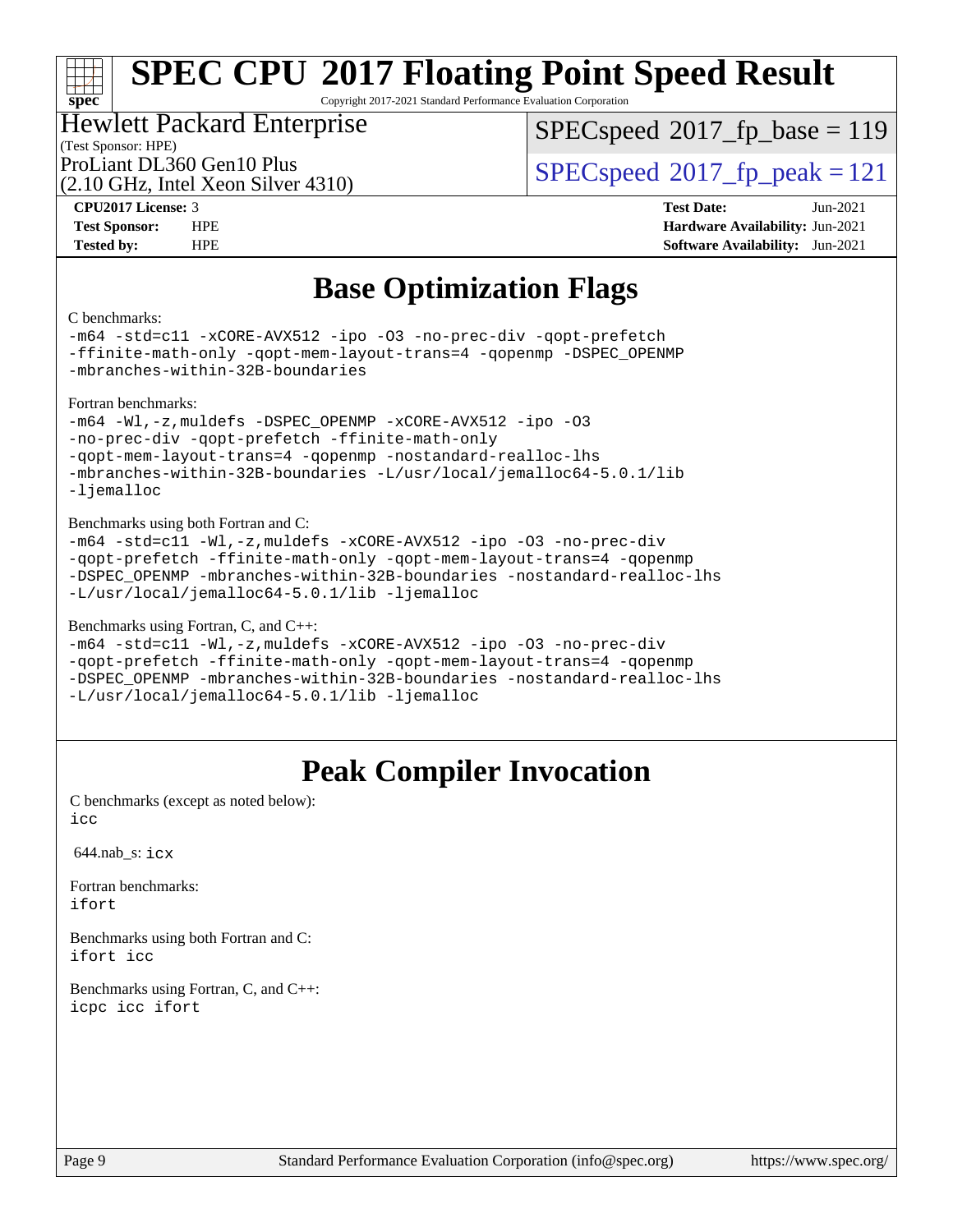Copyright 2017-2021 Standard Performance Evaluation Corporation

#### (Test Sponsor: HPE) Hewlett Packard Enterprise

[SPECspeed](http://www.spec.org/auto/cpu2017/Docs/result-fields.html#SPECspeed2017fpbase)<sup>®</sup>2017 fp base = 119

(2.10 GHz, Intel Xeon Silver 4310)

ProLiant DL360 Gen10 Plus  $\text{SPEC speed}^{\circ}2017\text{ }$  fp\_peak = 121

**[spec](http://www.spec.org/)**

**[CPU2017 License:](http://www.spec.org/auto/cpu2017/Docs/result-fields.html#CPU2017License)** 3 **[Test Date:](http://www.spec.org/auto/cpu2017/Docs/result-fields.html#TestDate)** Jun-2021 **[Test Sponsor:](http://www.spec.org/auto/cpu2017/Docs/result-fields.html#TestSponsor)** HPE **[Hardware Availability:](http://www.spec.org/auto/cpu2017/Docs/result-fields.html#HardwareAvailability)** Jun-2021 **[Tested by:](http://www.spec.org/auto/cpu2017/Docs/result-fields.html#Testedby)** HPE **[Software Availability:](http://www.spec.org/auto/cpu2017/Docs/result-fields.html#SoftwareAvailability)** Jun-2021

## **[Peak Portability Flags](http://www.spec.org/auto/cpu2017/Docs/result-fields.html#PeakPortabilityFlags)**

Same as Base Portability Flags

## **[Peak Optimization Flags](http://www.spec.org/auto/cpu2017/Docs/result-fields.html#PeakOptimizationFlags)**

[C benchmarks](http://www.spec.org/auto/cpu2017/Docs/result-fields.html#Cbenchmarks):

 $619.$ lbm\_s: basepeak = yes

638.imagick\_s: basepeak = yes

```
 644.nab_s: -m64 -Wl,-z,muldefs -xCORE-AVX512 -Ofast -ffast-math
-flto -mfpmath=sse -funroll-loops -fiopenmp
-DSPEC_OPENMP -qopt-mem-layout-trans=4
-fimf-accuracy-bits=14:sqrt
-mbranches-within-32B-boundaries
-L/usr/local/jemalloc64-5.0.1/lib -ljemalloc
```
[Fortran benchmarks](http://www.spec.org/auto/cpu2017/Docs/result-fields.html#Fortranbenchmarks):

```
 603.bwaves_s: -m64 -Wl,-z,muldefs -prof-gen(pass 1) -prof-use(pass 2)
-DSPEC_SUPPRESS_OPENMP -DSPEC_OPENMP -ipo -xCORE-AVX512
-O3 -no-prec-div -qopt-prefetch -ffinite-math-only
-qopt-mem-layout-trans=4 -qopenmp -nostandard-realloc-lhs
-mbranches-within-32B-boundaries
-L/usr/local/jemalloc64-5.0.1/lib -ljemalloc
```
649.fotonik3d\_s: Same as 603.bwaves\_s

654.roms\_s: basepeak = yes

[Benchmarks using both Fortran and C](http://www.spec.org/auto/cpu2017/Docs/result-fields.html#BenchmarksusingbothFortranandC):

 621.wrf\_s: [-m64](http://www.spec.org/cpu2017/results/res2021q3/cpu2017-20210621-27598.flags.html#user_peakCCFCLD621_wrf_s_m64-icc) [-std=c11](http://www.spec.org/cpu2017/results/res2021q3/cpu2017-20210621-27598.flags.html#user_peakCC621_wrf_s_std-icc-std_0e1c27790398a4642dfca32ffe6c27b5796f9c2d2676156f2e42c9c44eaad0c049b1cdb667a270c34d979996257aeb8fc440bfb01818dbc9357bd9d174cb8524) [-Wl,-z,muldefs](http://www.spec.org/cpu2017/results/res2021q3/cpu2017-20210621-27598.flags.html#user_peakEXTRA_LDFLAGS621_wrf_s_link_force_multiple1_b4cbdb97b34bdee9ceefcfe54f4c8ea74255f0b02a4b23e853cdb0e18eb4525ac79b5a88067c842dd0ee6996c24547a27a4b99331201badda8798ef8a743f577) [-prof-gen](http://www.spec.org/cpu2017/results/res2021q3/cpu2017-20210621-27598.flags.html#user_peakPASS1_CFLAGSPASS1_FFLAGSPASS1_LDFLAGS621_wrf_s_prof_gen_5aa4926d6013ddb2a31985c654b3eb18169fc0c6952a63635c234f711e6e63dd76e94ad52365559451ec499a2cdb89e4dc58ba4c67ef54ca681ffbe1461d6b36)(pass 1) [-prof-use](http://www.spec.org/cpu2017/results/res2021q3/cpu2017-20210621-27598.flags.html#user_peakPASS2_CFLAGSPASS2_FFLAGSPASS2_LDFLAGS621_wrf_s_prof_use_1a21ceae95f36a2b53c25747139a6c16ca95bd9def2a207b4f0849963b97e94f5260e30a0c64f4bb623698870e679ca08317ef8150905d41bd88c6f78df73f19)(pass 2) [-ipo](http://www.spec.org/cpu2017/results/res2021q3/cpu2017-20210621-27598.flags.html#user_peakPASS1_COPTIMIZEPASS1_FOPTIMIZEPASS2_COPTIMIZEPASS2_FOPTIMIZE621_wrf_s_f-ipo) [-xCORE-AVX512](http://www.spec.org/cpu2017/results/res2021q3/cpu2017-20210621-27598.flags.html#user_peakPASS2_COPTIMIZEPASS2_FOPTIMIZE621_wrf_s_f-xCORE-AVX512) [-O3](http://www.spec.org/cpu2017/results/res2021q3/cpu2017-20210621-27598.flags.html#user_peakPASS1_COPTIMIZEPASS1_FOPTIMIZEPASS2_COPTIMIZEPASS2_FOPTIMIZE621_wrf_s_f-O3) [-no-prec-div](http://www.spec.org/cpu2017/results/res2021q3/cpu2017-20210621-27598.flags.html#user_peakPASS1_COPTIMIZEPASS1_FOPTIMIZEPASS2_COPTIMIZEPASS2_FOPTIMIZE621_wrf_s_f-no-prec-div) [-qopt-prefetch](http://www.spec.org/cpu2017/results/res2021q3/cpu2017-20210621-27598.flags.html#user_peakPASS1_COPTIMIZEPASS1_FOPTIMIZEPASS2_COPTIMIZEPASS2_FOPTIMIZE621_wrf_s_f-qopt-prefetch) [-ffinite-math-only](http://www.spec.org/cpu2017/results/res2021q3/cpu2017-20210621-27598.flags.html#user_peakPASS1_COPTIMIZEPASS1_FOPTIMIZEPASS2_COPTIMIZEPASS2_FOPTIMIZE621_wrf_s_f_finite_math_only_cb91587bd2077682c4b38af759c288ed7c732db004271a9512da14a4f8007909a5f1427ecbf1a0fb78ff2a814402c6114ac565ca162485bbcae155b5e4258871) [-qopt-mem-layout-trans=4](http://www.spec.org/cpu2017/results/res2021q3/cpu2017-20210621-27598.flags.html#user_peakPASS1_COPTIMIZEPASS1_FOPTIMIZEPASS2_COPTIMIZEPASS2_FOPTIMIZE621_wrf_s_f-qopt-mem-layout-trans_fa39e755916c150a61361b7846f310bcdf6f04e385ef281cadf3647acec3f0ae266d1a1d22d972a7087a248fd4e6ca390a3634700869573d231a252c784941a8) [-DSPEC\\_SUPPRESS\\_OPENMP](http://www.spec.org/cpu2017/results/res2021q3/cpu2017-20210621-27598.flags.html#suite_peakPASS1_COPTIMIZEPASS1_FOPTIMIZE621_wrf_s_DSPEC_SUPPRESS_OPENMP) [-qopenmp](http://www.spec.org/cpu2017/results/res2021q3/cpu2017-20210621-27598.flags.html#user_peakPASS2_COPTIMIZEPASS2_FOPTIMIZE621_wrf_s_qopenmp_16be0c44f24f464004c6784a7acb94aca937f053568ce72f94b139a11c7c168634a55f6653758ddd83bcf7b8463e8028bb0b48b77bcddc6b78d5d95bb1df2967) [-DSPEC\\_OPENMP](http://www.spec.org/cpu2017/results/res2021q3/cpu2017-20210621-27598.flags.html#suite_peakPASS2_COPTIMIZEPASS2_FOPTIMIZE621_wrf_s_DSPEC_OPENMP) [-mbranches-within-32B-boundaries](http://www.spec.org/cpu2017/results/res2021q3/cpu2017-20210621-27598.flags.html#user_peakEXTRA_COPTIMIZEEXTRA_FOPTIMIZE621_wrf_s_f-mbranches-within-32B-boundaries) [-nostandard-realloc-lhs](http://www.spec.org/cpu2017/results/res2021q3/cpu2017-20210621-27598.flags.html#user_peakEXTRA_FOPTIMIZE621_wrf_s_f_2003_std_realloc_82b4557e90729c0f113870c07e44d33d6f5a304b4f63d4c15d2d0f1fab99f5daaed73bdb9275d9ae411527f28b936061aa8b9c8f2d63842963b95c9dd6426b8a) [-L/usr/local/jemalloc64-5.0.1/lib](http://www.spec.org/cpu2017/results/res2021q3/cpu2017-20210621-27598.flags.html#user_peakEXTRA_LIBS621_wrf_s_jemalloc_link_path64_1_cc289568b1a6c0fd3b62c91b824c27fcb5af5e8098e6ad028160d21144ef1b8aef3170d2acf0bee98a8da324cfe4f67d0a3d0c4cc4673d993d694dc2a0df248b) [-ljemalloc](http://www.spec.org/cpu2017/results/res2021q3/cpu2017-20210621-27598.flags.html#user_peakEXTRA_LIBS621_wrf_s_jemalloc_link_lib_d1249b907c500fa1c0672f44f562e3d0f79738ae9e3c4a9c376d49f265a04b9c99b167ecedbf6711b3085be911c67ff61f150a17b3472be731631ba4d0471706)

627.cam4\_s: basepeak = yes

 $628.pop2_s:$  basepeak = yes

**(Continued on next page)**